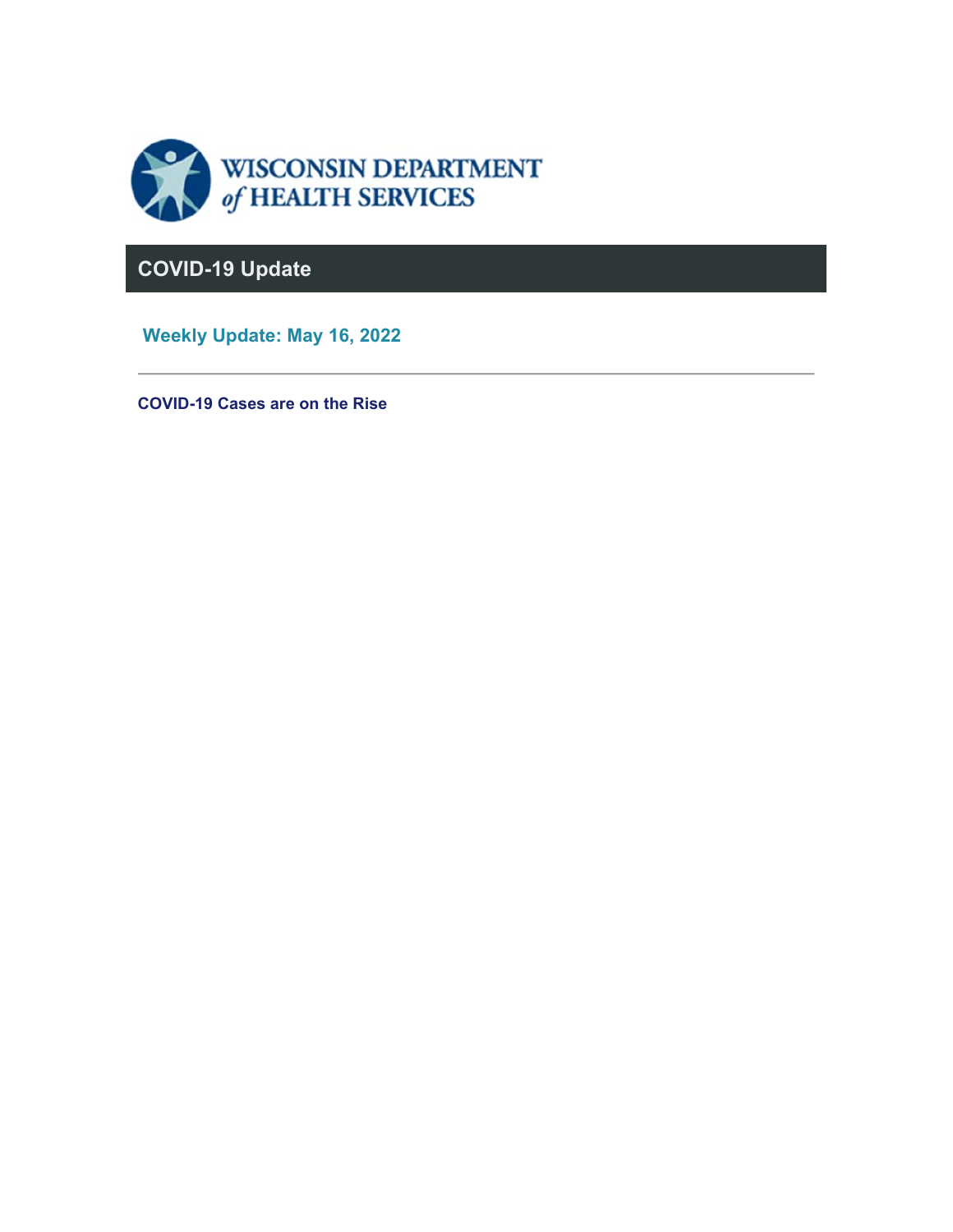

As the Wisconsin Department of Health Services (DHS) continues to monitor an increase in the spread and impact of COVID-19 across the state, DHS recommends that Wisconsinites know their COVID-19 Community Level and take additional precautions against COVID-19 to protect health and save lives.

DHS continues to track the impact of COVID-19 using CDC's COVID-19 Community Levels, which are based on the number of new cases and hospital capacity. As of May 12, 2022, CDC data indicate 7 Wisconsin counties: Kenosha; Racine; Vernon; LaCrosse; Monroe; Barron; and Rusk have moved into the high COVID-19 Community Level category, 38 Wisconsin counties are experiencing a medium COVID-19 Community Level, and 27 are experiencing a low COVID-19 Community Level. **Residents in counties with a high COVID-19 Community Level are**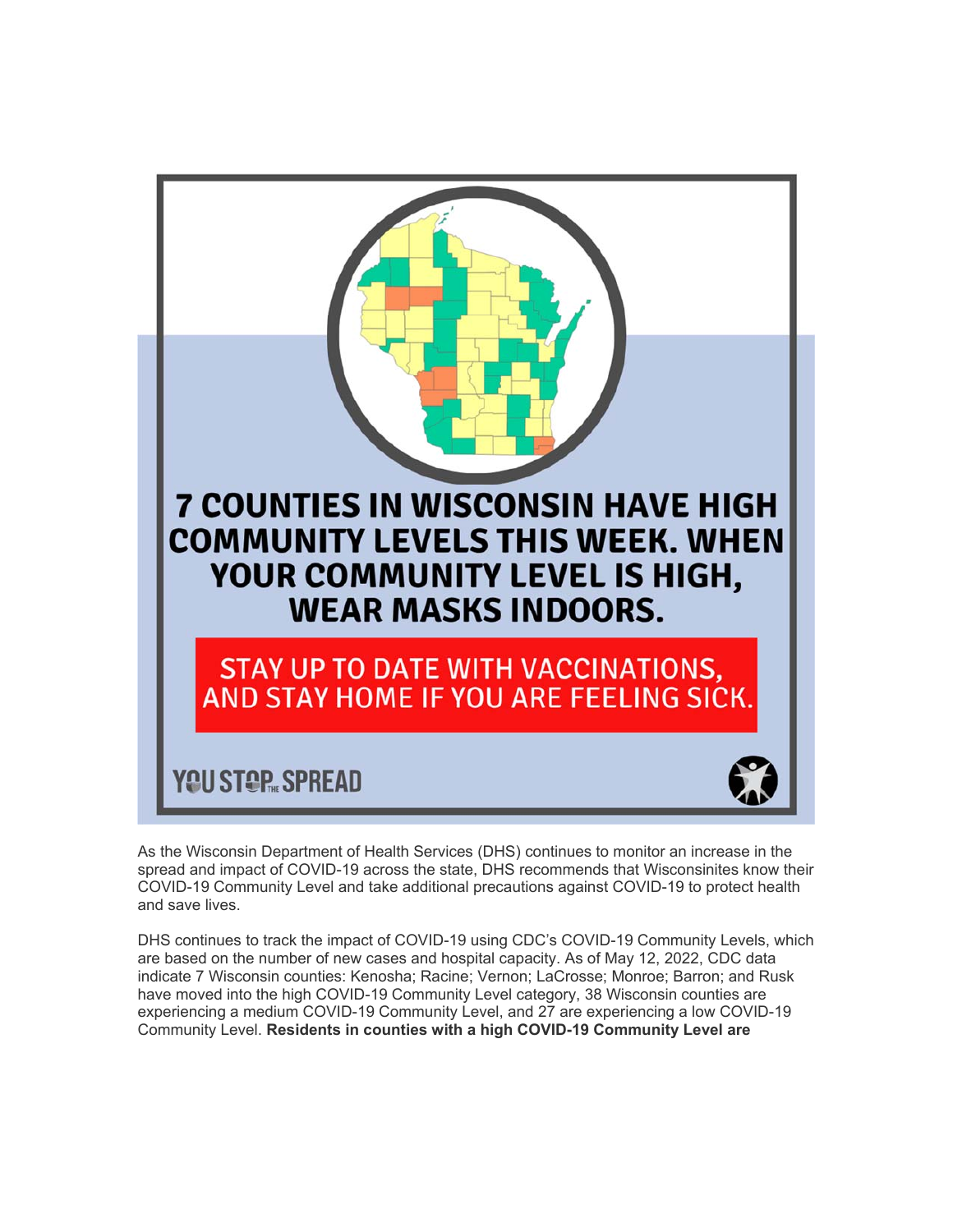#### **recommended to wear a well-fitting mask or respirator in public indoor settings, regardless of vaccination status.**

In addition, DHS urges all Wisconsinites to take the following actions:

- **Know the COVID-19 Community Level** where you live or are traveling to and follow the associated guidelines.
- **Stay up to date on COVID-19 vaccines** by getting all recommended vaccines and booster doses.
- **Get tested for COVID-19** if you have symptoms or were exposed to someone with COVID-19.
- **Stay home if you are sick or test positive for COVID-19**, and talk to a health care provider or visit a community clinic to ask about available.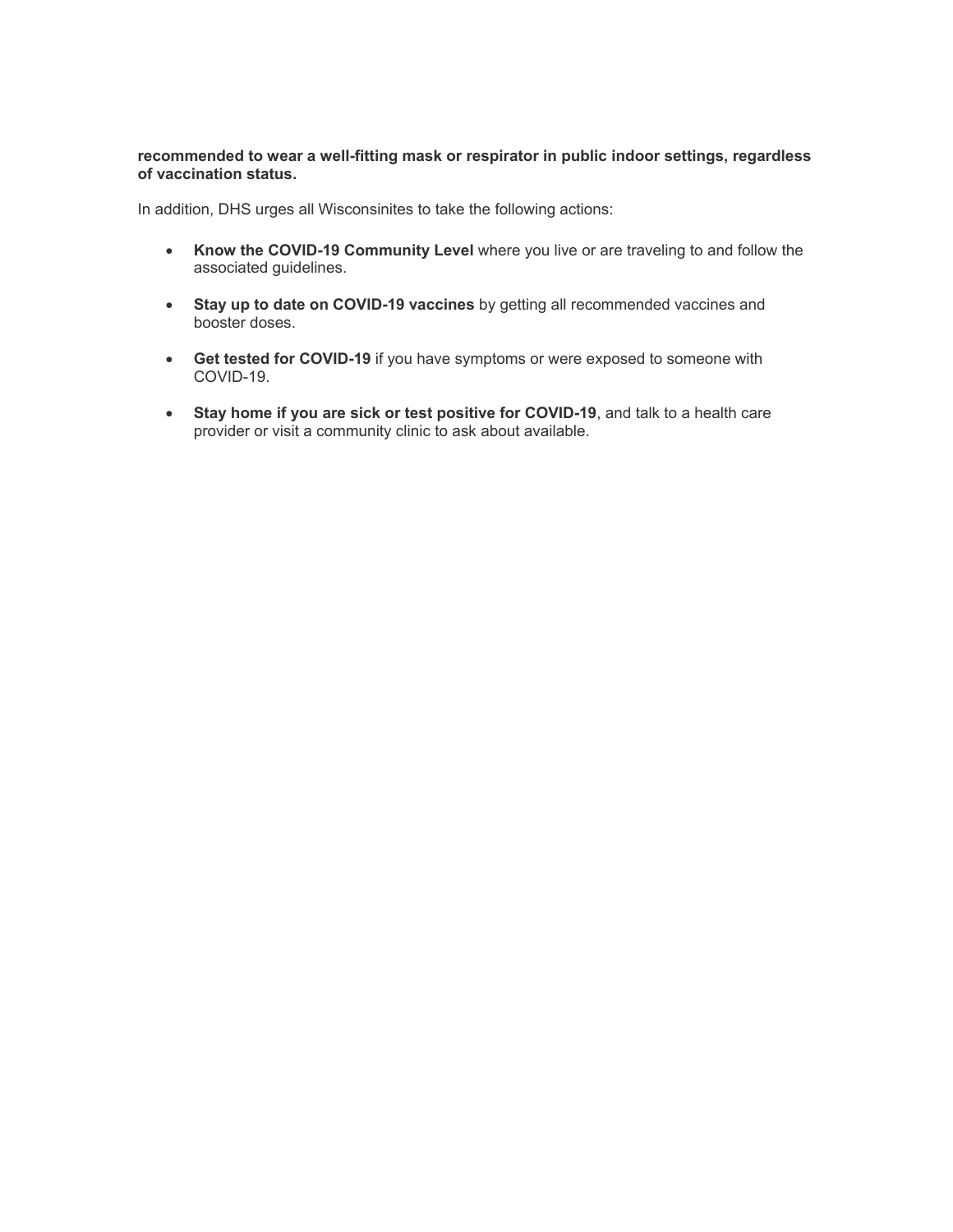# **COVID-19 Community Levels: What Do They Mean?**

| <b>LOW</b>           | • Stay up to date with COVID-19 vaccines<br>• Get tested if you have symptoms<br>• Stay home if you are sick or are recommended to<br>isolate or quarantine                                                                                                                                                          |
|----------------------|----------------------------------------------------------------------------------------------------------------------------------------------------------------------------------------------------------------------------------------------------------------------------------------------------------------------|
| <b>MEDIUM</b>        | • If you're at high risk for severe illness, talk to your<br>health care provider about whether you need to wear<br>a mask and take other precautions<br>• Stay up to date with COVID-19 vaccines<br>• Get tested if you have symptoms<br>• Stay home if you are sick or are recommended to<br>isolate or quarantine |
| <b>HIGH</b>          | • Wear a mask indoors in public<br>. If you're at high risk for severe illness, take additional<br>precautions as needed<br>• Stay up to date with COVID-19 vaccines<br>• Get tested if you have symptoms<br>. Stay home if you are sick or are recommended to<br>isolate or quarantine                              |
| WISCONSIN DEPARTMENT |                                                                                                                                                                                                                                                                                                                      |

Individuals who have symptoms of COVID-19, have tested positive, or were exposed to someone with COVID-19 should continue to follow isolation and quarantine recommendations. Wearing a well-fitting mask or respirator also further reduces the risk of getting sick.

We have added a new CDC widget to our summary data page. That makes it easier for all users, especially those with assistive devices, to find Community Levels and prevention steps by county near the top of the page.

**DHS Announced Moving Forward Together Grants to Support Vaccine Health Equity**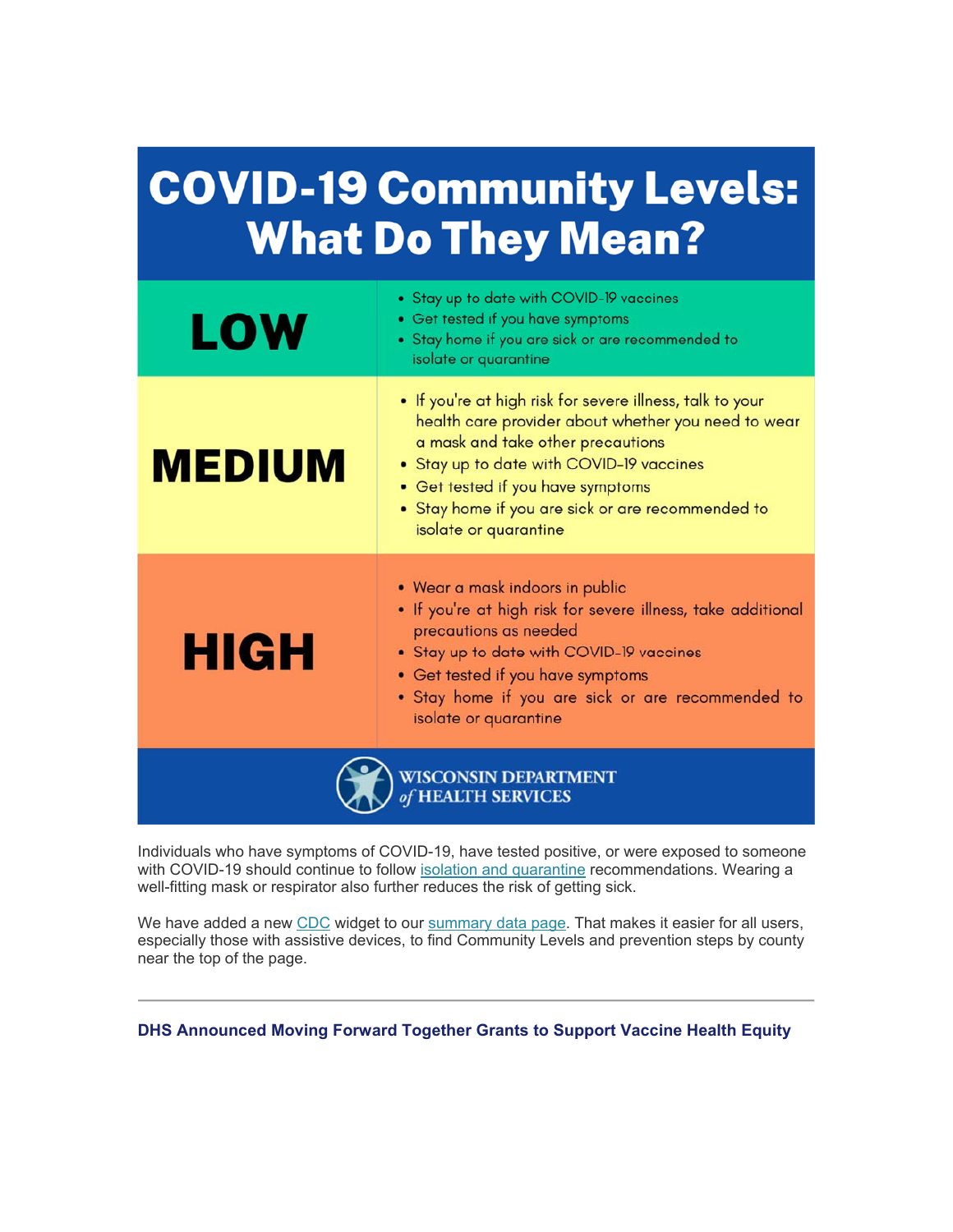The Wisconsin Department of Health Services (DHS) announced the Moving Forward Together Grant Program, a new funding opportunity to support continued efforts to promote health equity in COVID-19 vaccination in Wisconsin.

Eligible organizations can apply for awards of up to \$400,000 to advance efforts to address barriers to COVID-19 vaccination. Applications will be accepted on a rolling basis as funds remain available. For more information on the Moving Forward Together Grant Program, visit the Moving Forward Together Grant Program webpage.

# Organizations eligible to apply for funding include, but are not limited to:



**May is Resilient Wisconsin Month**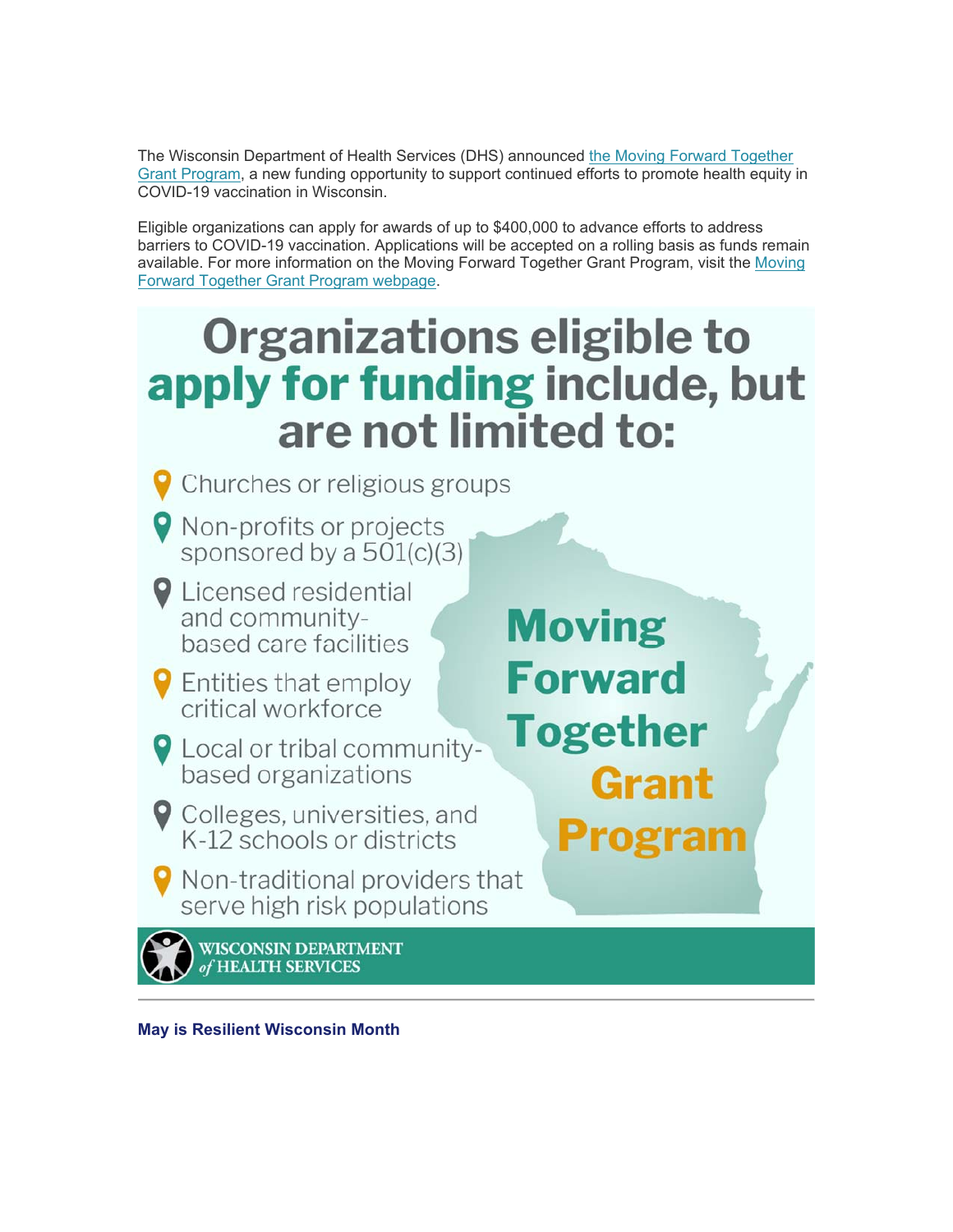

Resilient Wisconsin is our effort to build a state where all Wisconsinites, regardless of who they are or where they live, have the support and resources they need to overcome adversity and build a stronger, healthier, and more connected future for themselves and their communities more effectively.

Governor Evers has proclaimed May 2022 as Resilient Wisconsin Month. Taking care of yourself, your friends, and your family can help you cope with the day-to-day challenges of life. Take time this month to learn how individuals and communities can thrive by staying connected and building strength. This month and every month, we want Wisconsinites to know that it is not only okay to ask for help, but that help is available to them. Visit the Resilient Wisconsin webpages on the DHS website for more information.

### **What You Need to Know: Post-COVID Conditions**

While most people recover from COVID-19 within a few weeks of infection, some people experience post-COVID conditions. These conditions can impact many systems in your body and can present themselves as different combinations of health problems. Protect yourself against COVID-19 and possible long term health outcomes by staying up to date with vaccinates. Learn more, www.dhs.wisconsin.gov/covid-19/long-covid.htm.

# **Vaccine Information:**

Being up to date on your COVID-19 vaccines ensures you have the best protection possible against severe illness, hospitalization, and death.

To be **up to date** with your COVID-19 vaccines, you will need to be fully vaccinated **and** get a booster dose when eligible.

- The primary series includes two doses of Moderna or Pfizer or one dose of Johnson & Johnson.
- People who are moderately to severely immunocompromised should get an additional primary dose for the best protection.
- Everyone 12 years and older should get a booster dose to stay up to date with your COVID-19 vaccines and boost protection against COVID-19.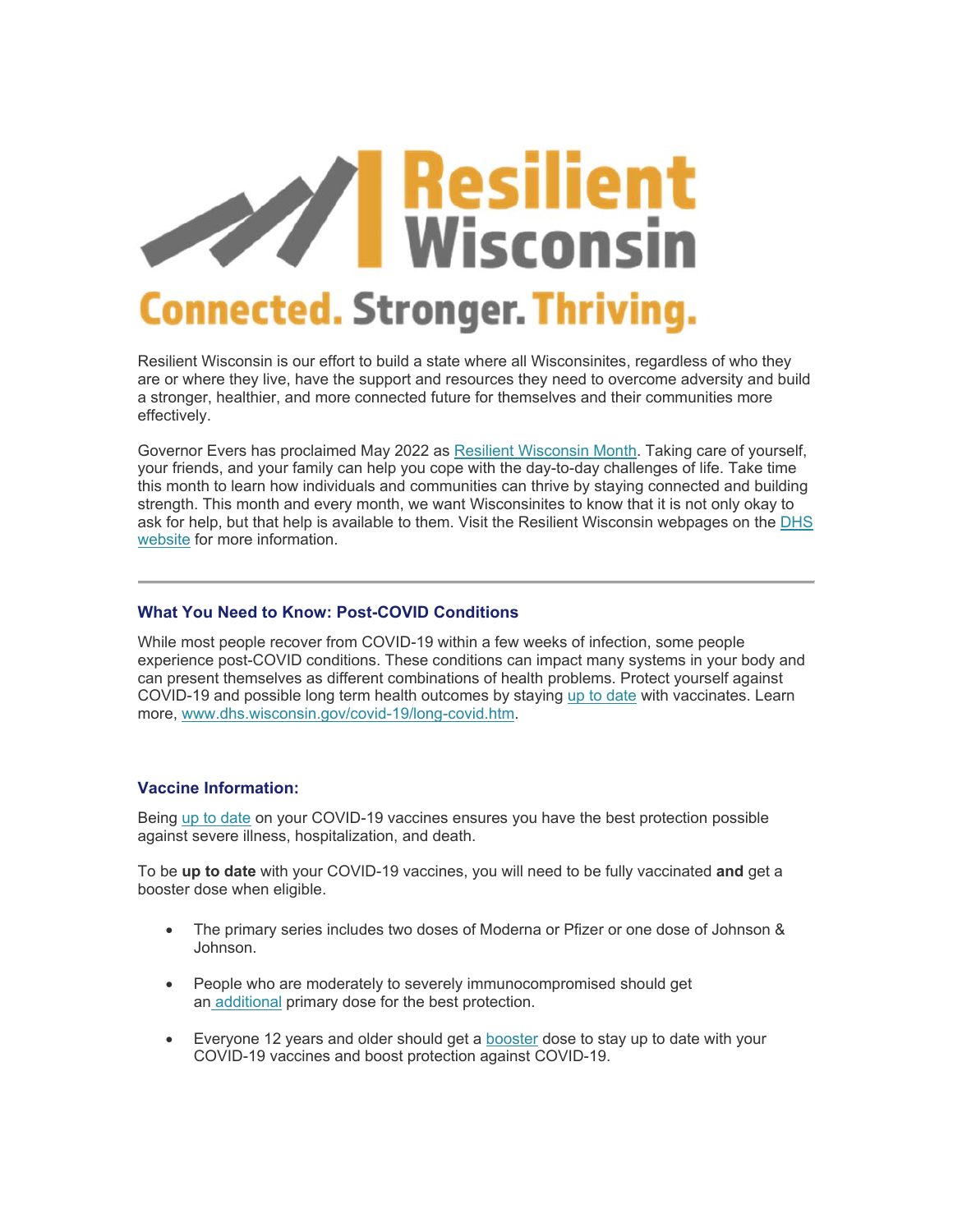To find a vaccine near you, go to vaccines.gov or vacunas.gov.

#### **Testing Information:**

If you are feeling ill or if you may have been exposed to someone who has tested positive for COVID-19, using a COVID-19 self-test is a safe and highly effective method for detecting COVID-19 infection.

Self-tests can be purchased at local pharmacy or retail stores, and each U.S. household is eligible to receive 2 sets every 30 days of free COVID-19 self-tests at COVID.gov.

In addition to at-home self-tests, community testing sites remain accessible across Wisconsin. Find a site near you by dialing 211 or visiting the DHS Community Testing information page.

#### **Reminder: Turn on Your Wisconsin Exposure Notification App**

WI Exposure Notification is a smartphone app that uses Bluetooth Low Energy technology to help stop the spread of COVID-19 in Wisconsin. Once you activate the app, your phone exchanges anonymous signals with other phones that are near it for at least 15 minutes. If somebody who has the app tests positive for COVID-19, they can then send an anonymous alert using the app to those other phones. This will allow people who are close contacts to quickly get the care they need and avoid exposing others to the virus.

The app is available for download from the Google Play Store or can be enabled in Settings on your iPhone. **Remember, if you test positive for COVID-19, use the notification in the app to alert others who have been in close contact with you**.

For more information on the Wisconsin Exposure Notification App, please see our webpage.

#### **COVID-19 Therapeutics: What You Need to Know**

If you are unlikely to have an adequate response to COVID-19 vaccination due to a compromised immune system, there is a highly effective preventive medication that you can take called Evusheld. Evusheld showed a 77% reduction in the risk of developing symptomatic COVID-19 compared to placebo in clinical trials. If your doctor recommends this medication to you, we urge you to take it.

If you experience symptoms of COVID-19, get tested right away and talk to your healthcare provider about available treatment options. Your healthcare provider will review your health history and determine whether any of these treatments are right for you.

Most of the available treatments need to be started within 5 days of symptom onset, so do not delay. Get tested right away. Click here to learn more about available treatments.

# **From the Governor's Desk**

#### **Gov. Evers Celebrates National Travel and Tourism Week**

Gov. Evers has invested \$1 billion of Wisconsin's federal funds in small businesses and other industries impacted by the pandemic, \$200 million of which was invested in the travel and tourism, hotels and lodging, and entertainment industries alone. Gov. Evers has invested \$1 billion of Wisconsin's federal funds in small businesses and other industries impacted by the pandemic,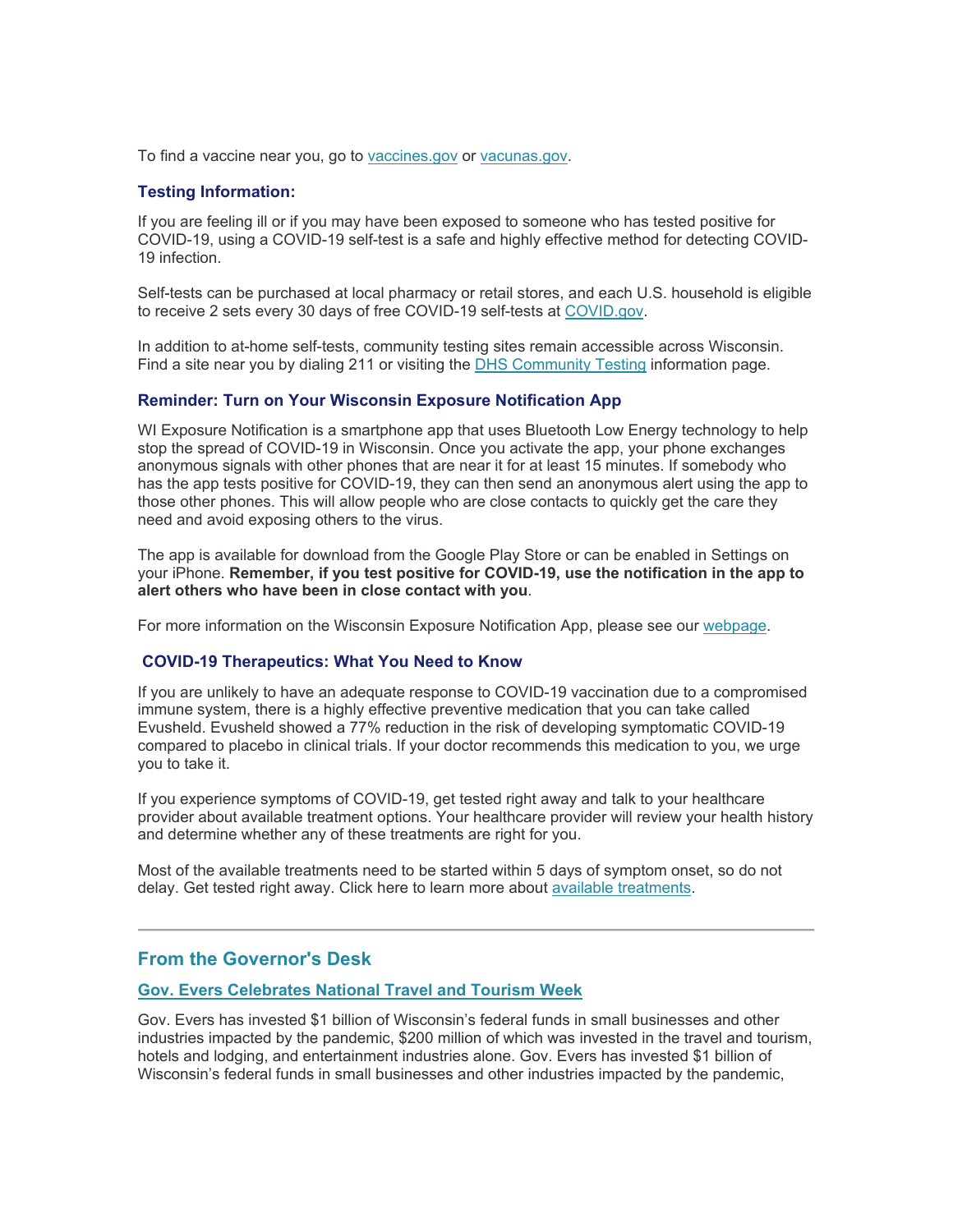\$200 million of which was invested in the travel and tourism, hotels and lodging, and entertainment industries alone.

### **Gov. Evers Announces Additional \$25 Million Investment in Main Street Bounceback Grant Program**

Gov. Tony Evers announced he will be investing an additional \$25 million into the popular and successful Main Street Bounceback Grant Program, which has already helped more than 4,200 small businesses and nonprofits across all 72 Wisconsin counties rebound from the pandemic. In total, today's announcement brings the governor's total investment in the program to \$75 million, which will enable 2,500 more small businesses and nonprofits to fill empty storefronts throughout the state. A recent analysis of state allocations showed that as a share of federal aid received by states, Wisconsin ranks second in the country for aid directed to economic development and first in the country in aid to businesses.

The deadline for grant applications for the Main Street Bounceback Grant Programhas been extended to Dec. 31, 2022, and grants will be awarded on a first-come, first-served basis until all the funds are disbursed.

#### **ICYMI: Recent COVID-19 News**

Lifesaving COVID-19 Treatments Available Throughout Wisconsin

# **COVID-19 by the Numbers**

- Cases
- Deaths
- Disease Activity
- Race and Ethnic Disparities
- Vaccine



# **Other Languages, Graphics, and Print Materials**

DHS materials are available in multiple languages as electronic files you can view online or download and print. You can use these materials at home or for your business. Visit the DHS website to view what resources are available to you.

# **Social Media**

Follow DHS on social media for the most up-to-date information

on the COVID-19 response and vaccine rollout.

- @DHSWI on Facebook and Twitter
- dhs.wi on https://www.instagram.com/dhs.wi/

#### **Newsletter**

Looking for previous newsletters? To view past versions of this newsletter, visit the DHS website.